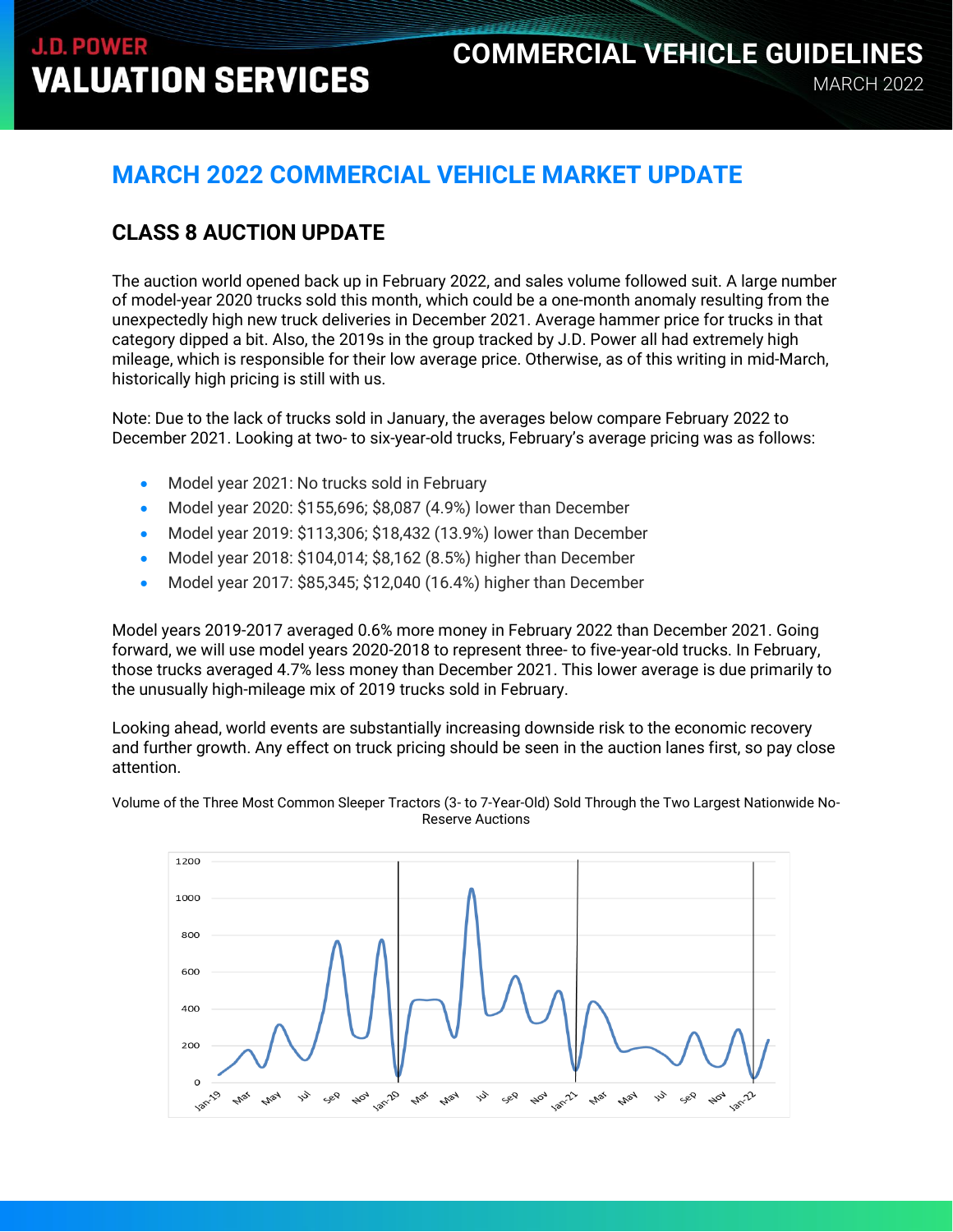## MARCH 2022 **COMMERCIAL VEHICLE GUIDELINES**



Average Auction Hammer Price: 3- to 6-Year-Old Benchmark Sleeper Tractor

### **CLASS 8 RETAIL UPDATE**

February data is the last we'll have that does *not* reflect any effect of the Russia-Ukraine war. Pricing in February continued to break records and, as of this writing in mid-March, there does not appear to be any war-effect yet.

The average sleeper tractor retailed in February was 69 months old, had 452,369 miles and brought \$110,686. This is the second month in our history of tracking this figure that it has exceeded \$100,000 (the first time was January 2022). Compared with January, this average sleeper was one month older, had 416 (0.1%) more miles, and brought \$10,590 (10.6%) more money. Compared with February 2021, this average sleeper was two months newer, had 0.7% more miles, and brought \$52,020 (103.5%) more money.

Looking at two- to six-year-old trucks, February's average pricing was as follows:

- Model year 2021: \$175,083; \$441 (0.3%) higher than January
- Model year 2020: \$154,389; \$11,454 (8.0%) higher than January
- Model year 2019: \$133,035; \$9,535 (7.7%) higher than January
- Model year 2018: \$110,617; \$1,546 (1.4%) higher than January
- Model year 2017: \$75,377; \$549 (0.7%) higher than January

Three- to five-year-old trucks brought an average of 6.0% more money in February than January. Trucks in this age group brought 77.6% more money in the first two months of 2022 than the same period of 2021.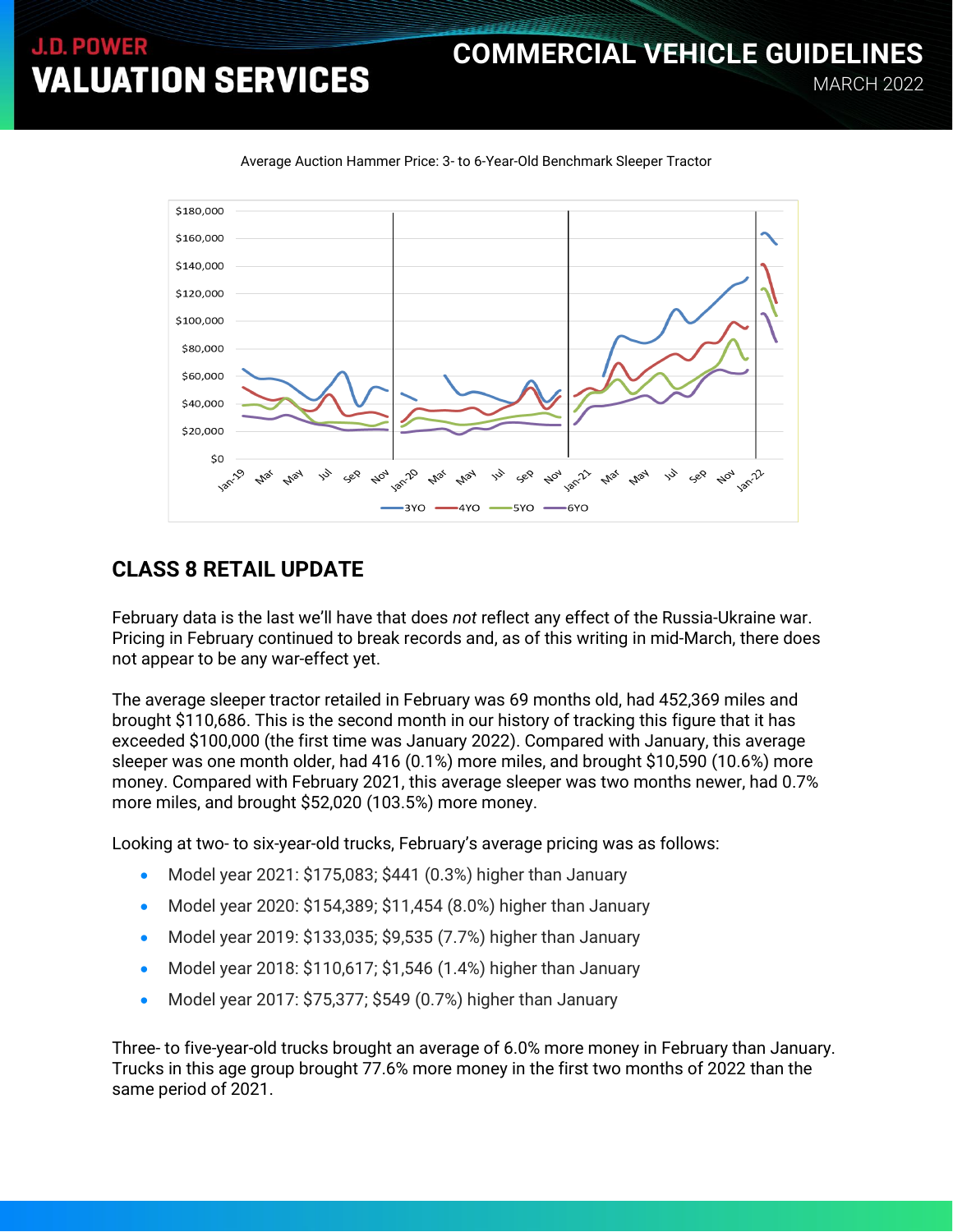### \$180,000 \$160,000 \$140,000 \$120,000 \$100,000 \$80,000 \$60,000 \$40,000 \$20,000 Source: J.D. Power Valuation Services \$0 Bin-19<br>Feb<br>Mar & Ang Si 3<br>Aug 3YO  $-4YO$  $-3-5YO$  Avg. SYO-

Average Retail Selling Price: 3- to 5-Year-Old Sleeper Tractors, Adjusted for Mileage

Dealers retailed an average of 3.8 trucks per rooftop in February, a mild increase (0.4 truck) from January. As in the auction channel, there was a higher volume of model-year 2020 trucks reported sold. Volume increased across the board, but only model-year 2019 came close to matching the stronger months of 2021.



#### Number of Trucks Retailed per Dealership Rooftop

**COMMERCIAL VEHICLE GUIDELINES**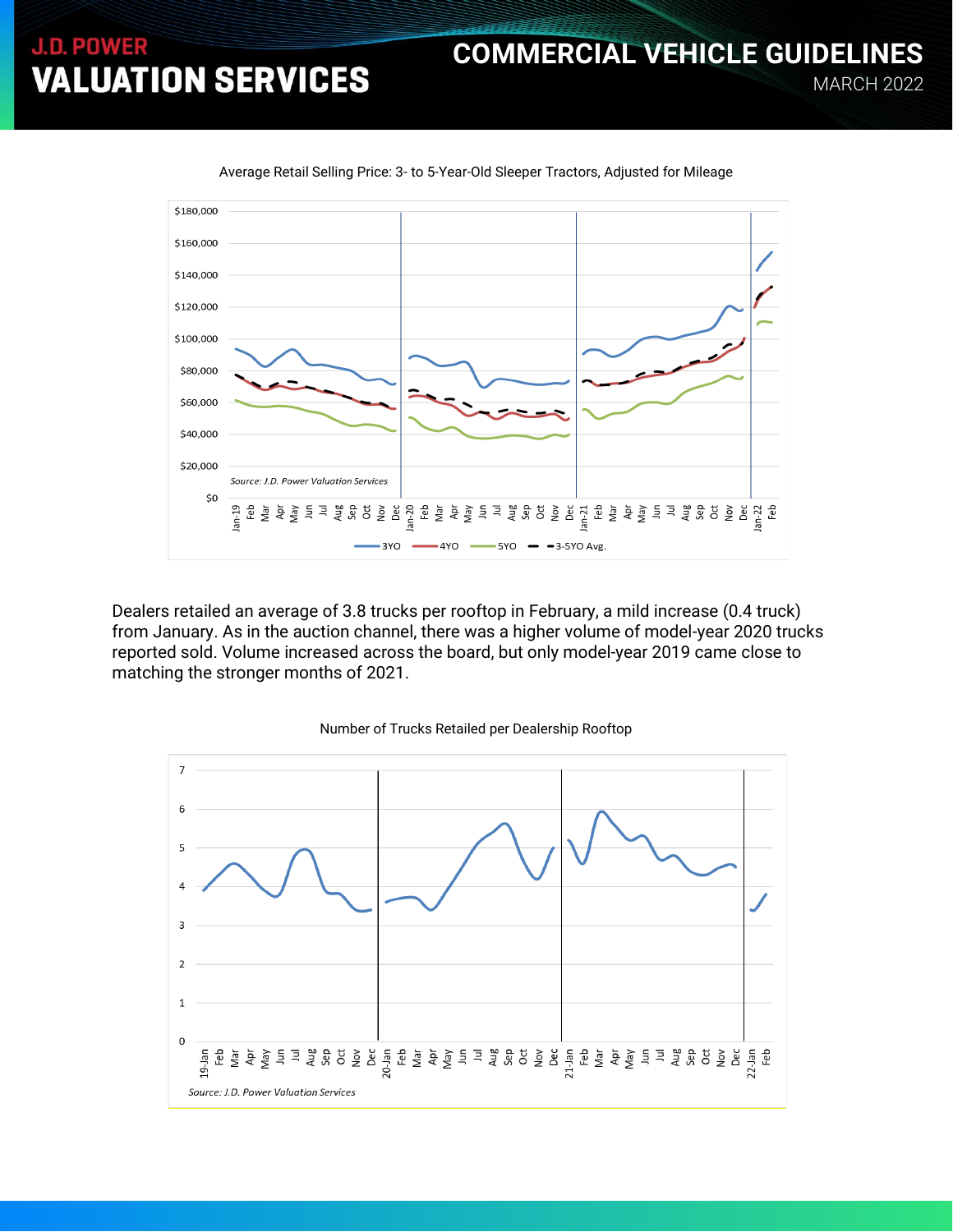### The Russia-Ukraine war substantially increases the risk of an economic pullback. The shortage of new and used trucks is so acute that pricing would probably not change notably if the freight market cools somewhat. Prior to the invasion, we expected pricing to plateau and then pull back incrementally as 2022 progresses. We're sticking with that assessment for now. See the Forecast at the end of this document for additional commentary.

MARCH 2022

**COMMERCIAL VEHICLE GUIDELINES**



Retail Price History/Forecast: Percent Change Year Over Year



Relative Proportion of Retail Sales Reported by OEM (3- to 5-Year-Old Sleeper Tractors)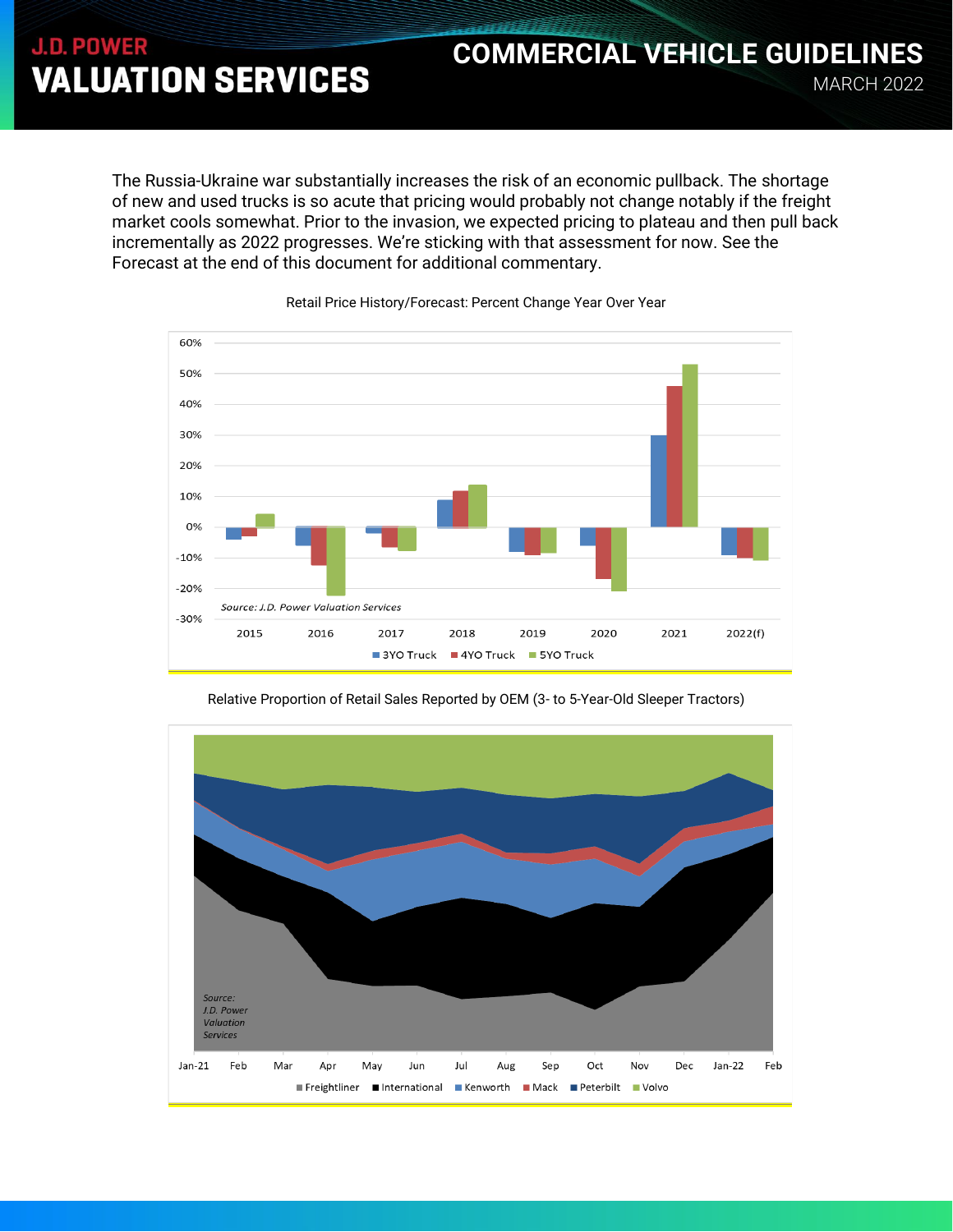## MARCH 2022 **COMMERCIAL VEHICLE GUIDELINES**

### **MEDIUM DUTY UPDATE**

Medium duty trucks continue to bring historically high pricing across the board. Year-over-year comparisons are eye-opening, with the Class 6 group bringing well over 100% more money in the first two months of 2022 compared with the same period of 2021.

Starting with Class 3-4 cabovers, our benchmark group averaged \$32,961 in February. This figure is \$2,056 (6.7%) higher than January, and \$13,922 (73.1%) higher than February 2021. The first two months of 2022 are running 68.0% ahead of the same period of 2021.



Average Wholesale Selling Price: 4- to 7-Year-Old Class 3-4 Cabovers, Adjusted for Mileage

Looking at Class 4 conventionals, average pricing for our benchmark group was \$38,334 in February, \$712 (1.8%) lower than January and \$15,598 (68.6%) higher than January 2021. The first two months of 2022 are running 72.1% ahead of the same period of 2021.

Class 6 conventional pricing averaged \$51,681 in February, \$2,012 (4.1%) higher than January and \$28,629 (124.2%) higher than February 2021. The first two months of 2022 are averaging 96.7% higher than the same period of 2021.



Average Wholesale Selling Price: 4- to 7-Year-Old Conventionals by GVW Class, Adjusted for Mileage